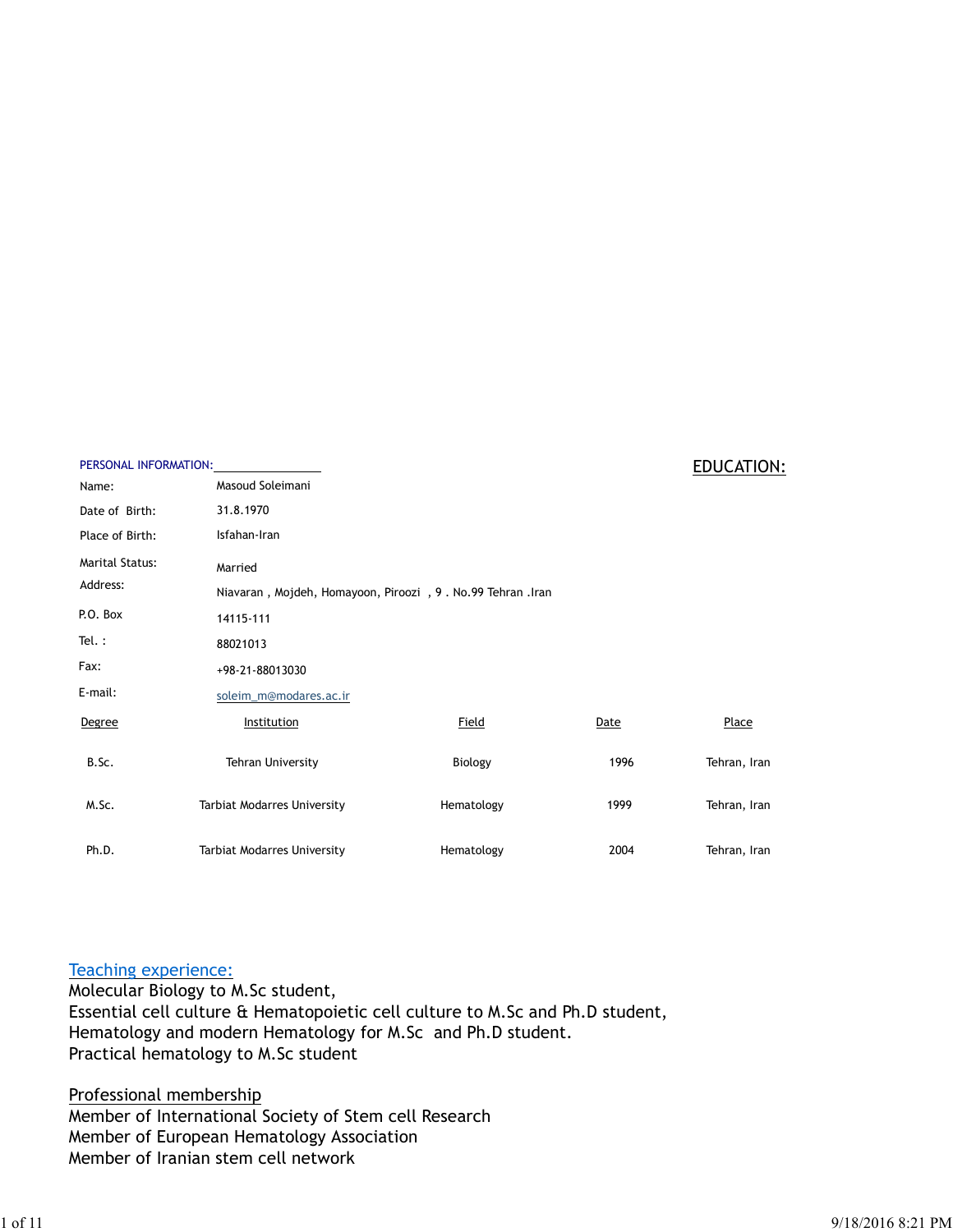Secretary of Medical Naonotechnology in ministry of Health, since 2006 Secretary of Molecular Medicine network in T.M.U Branch 2002-2005 HONORS, AWARDS and RECOGNITION:

Outstanding Student Award of Iran (National). 2002

Outstanding Student Award of Iranian scholarship Ph.D students (National ) , 2001 Student Year Book award (translation of transfusion medicine and blood banking), 2000 Young investigator award from International society of hematology (ISH) 2002 , Seoul-Korea Courses/Workshops , attended/organized

First workshop of Bone marrow cell culture and differentiation of hematopoietic stem cell(organized),Jan 28-29 ,2001,Tehran- Iran

First workshop of Isolation and culture of mouse embryonic stem cells(organized),Jan 30-31 ,2001,Tehran- Iran

Application of Nanotechnology in drug delivery(Training course lectures) , September 11-12 ,2005 , Tehran-Iran

Thesis submitted under my supervision Reza Moghadas ali . Tehran university Zahra Nasiri – Tehran university Mahmoudnia-Tehran university Dehbashi-khatam university Heidari-emam hossein university Thesis SUPERVISER: Mahin Nikougoftar,Ph.D student(hematology).TMU Amir Atashi , PhD student (hematolgy) TMU Behnaz Bakhshande , Ph.D student ( medical biotechnology)- Tehran University Ehsan seyed Jafari ,Ph.D student- Biotechnology – Tehran University Mahboobeh Kabiri, Ph.D student- Biotechnology – Tehran University Sepehr Pedram, Ph.d student – tehran university Yousef gheisari, Ph.D student (medical biotechnology) Pasture Institute of Iran More than 10 MSc. students Inears suburinted united Therma university<br>Razin Nashir - Tehran university<br>Mahmoudnia-Tehran university<br>Mahmoudnia-Tehran university<br>Mahmoudnia-Tehran university<br>Thesis SUPERVISER:<br>Medical A: Maximum Microsofter, Ph. D. S Mahmoudnia-Tehran university<br>
Pehbashi-khatam university<br>
Heidari-emam hossein university<br>
Heisis SUPERVISER:<br>
Mahin Nikougoftar, Ph.D student (hematology). TMU<br>
Mmir Atashi , PhD student (medical biotechnology) - Tehran<br> 1eidari – emam hossein university<br>Thesis SUPERWISER:<br>Wahiti Nikougoftar,Ph. D student (hematology). TMU<br>Marin Nikougoftar,Ph. D student (mematology) - Tehran University<br>Schan Seyed Jafari, Ph. D. Butdent – Biotechnology –

## BOOK ( In Persian )

1 - Pourfathollah A.A., Soleimani M., Yavari F, Samak H: Textbook of blood banking and Transfusion Medicine. Shahed University Pub, Tehran. 2 vol. 2000.

2-Ranjbar R., Rokni M., Salehi A., Soleimani M., Shargh Sh., Javanbakht M: Text book of experimental sciences. Andishe rafie Pub, Tehran. 2005

4— Nader Vazife and Masoud Soleimani .Essential of stem cell transplantation, Andishe zohoor pub.2007

5-Akbar Gazme . Yosef Mohamadi , Masoud Soleimani. Technology of carbon Nanotube. 2007

Andishe zohoor pub 2007

# PUBLICATIONS:

Nousef gheisari , Ph.D student ( medical biotechnology) - Pasture Institute of Iran<br>
More than 10 MSc. students<br>
100% (in Persian )<br>
100% (in Persian )<br>
100% (in Persian )<br>
100, the Charles A.A., Soleiman M., Yavari F, Sam engineering using biocompatible nanofibrous electrospun constructs: feasibility and safety investigation. Urol J. 2012 Winter;9(1):410-9. 1003 (: (n-fersion Maximum M., Yanvari F, Samah H. Textbook of blood banking and Transfution Medicine. Shahed University Pub, Tehran. 2 vol.<br>2000 Theodore AF, Rokni M., Salehi A., Soleimani M., Shargh Sh., Javanhakht M: Te

differently in cancer stem cells and cancer cells of human gastric cancer cell line MKN-45. Cell Biochem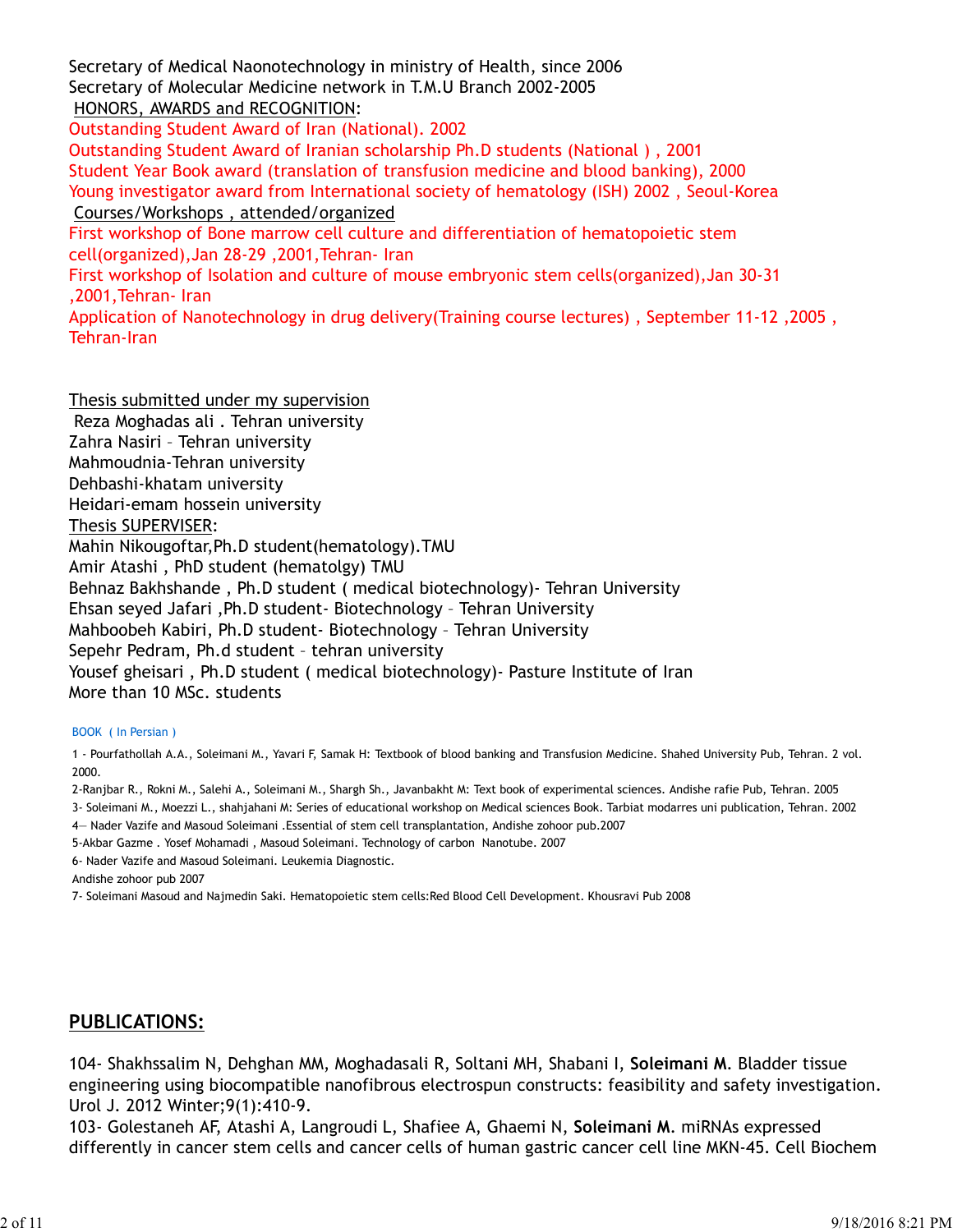Funct. 2012 Feb 28. doi: 10.1002/cbf.2815

osteogenic lineage commitment. Mol Biol Rep. 2012 Feb 16. [

Funct. 2012 Feb 28. doi: 10.1002/cbf.2815<br>102- Bakhshandeh B, **Soleimani M**, Hafizi M, Paylakhi SH, Ghaemi N.MicroRNA signature associated with<br>osteogenic lineage commitment. Mol Biol Rep. 2012 Feb 16. [<br>101- Ayatollahi M, 101- Ayatollahi M, Salmani MK, Geramizadeh B, Tabei SZ, Soleimani M, Sanati MH.Conditions to improve expansion of human mesenchymal stem cells based on rat samples. World J Stem Cells. 2012 Jan 26;4(1):1-8.

Funct. 2012 Feb 28. doi: 10.1002/cbf.2815<br>102- Bakhshandeh B, **Soleimani M**, Hafizi M, Paylakhi SH, Ghaemi N.MicroRNA signature associated with<br>osteogenic lineage commitment. Mol Biol Rep. 2012 Feb 16. [<br>101- Ayatollahi M, bone-marrow stem cells. Biomed Pap Med Fac Univ Palacky Olomouc Czech Repub. 2011 Dec;155(4):323-6.

Funct. 2012 Feb 28. doi: 10.1002/cbf.2815<br>102- Bakhshandeh B, Soleimani M, Hafizi M, Paylakhi SH, Ghaemi N.MicroRNA signature associated with<br>101- Ayatollahi M, Salmani M, Hafizi M, Paylakhi SH, Ghaemi N.MicroRNA signature modifications in cord blood and bone marrow mesenchymal stem cells.Cytotechnology. 2012 Feb 11. Funct. 2012 Feb 28. doi: 10.1002/cbf.2815<br>102- Bakhshandeh B, Soleimani M, Hafizi M, Paylakhi SH, Ghaemi N.MicroRNA signature associated with<br>101- Ayatollahi M, Salmani MK, Geramizadeh B, Tabei SZ, Soleimani M, Sanati MH.C Characterization and chondrogenic differentiation of menstrual blood-derived stem cells on a nanofibrous scaffold. Int J Artif Organs. 2012 Jan;35(1):55-66. Funct. 2012 Feb 28. doi: 10.1002/cbf.2815<br>102- Bakhshandeh B, Soleimani M, Hafizi M, Paylakhi SH, Ghaemi N.MicroRNA signature associated with<br>102- Bakhshandeh B, Soleimani M, Hafizi M, Paylakhi SH, Ghaemi M, Sanati MH.Cond 102 - Bakhshandeh B, Soleimani M, Hafrizi M, Paylakhi SH, Ghaeni N.MicroRNA signature associated with<br>101- Ayatollahi M, Salmani MK, Geramizadeh B, Tabei SZ, Soleimani M, Sanati MH. Conditions to improve<br>101- Ayatollahi M, expansion of human mesenchymal stem cells based on rat samples. World J Stem Cells. 2012 Jan<br>100- Doostmohammadi A, Monshi A, Salehi R, Fathi MH, Seyedjafari E, Shafiee A, Soleimani M, Cytotoxictly evaluation of 63s bioact Cytotoxicity evaluation of 63s bioactive glass and bone-derived hydroxyapatite particles using human<br>Done-marrow stem cells.<br>2011 Dec;155(4):323-6.<br>99: Bakhshandeh B, Soleimani M, Hafizi M, Ghaemi N. A comparative study on 99- Bakhshandeh B, Soleimani M, Hafizi M, Ghaemi N. A comparative study on nonviral genetic<br>modifications in cord blood and bone marrow mesenchymal stem cells. Cytotechnology. 2012 Feb 11.<br>98- Kazameria/2010 and chondrogen

Karimian Z, Lotfi F, Shahabi S, Saadat I, Dehghani MR, Mohagheghi MA, Adibi P, Bagheri Lankarani K. Assessment of scientific thinking in basic science in the Iranian second national Olympiad. BMC Res Notes. 2012 Jan 23;5:61

stem cells induced by insulin like growth factor-I.

World J Stem Cells. 2011 Dec 26;3(12):113-21.

mesenchymal stem cells on a novel nanofiber scaffold. Cell Mol Biol Lett. 2012 Mar;17(1):89-106. Epub 2011 Dec 28

therapy on proliferation and neurotrophic factor gene expression of human schwann cells in vitro. J Photochem Photobiol B. 2012 Feb 6;107:9-13.

using confidential unit exclusion in an Iranian population: Transfusion-transmitted infections among Iranian blood donors. 97- Azarpira N, Amini M, Kojuri J, Pasalar P, Soletimani M, Hossein Khani S, Ebrahimi M, Nikinejiad H,<br>Karimian Z, Lotf if, Shahabi S, Saadat I, Delighani MR, Mohagheghi MA, Adibi P, Bagheri Lankarani K.<br>Assessment of scie

Hepat Mon. 2011 Jan 1;11(1):11-3.

Soleimani M. Function of poly (lactic-co-glycolic acid) nanofiber in reduction of adhesion bands. J Surg Res. 2012 Jan;172(1):e1-9. Epub 2011 Nov 8

91- Shafiee A, Soleimani M, Chamheidari GA, Seyedjafari E, Dodel M, Atashi A, Gheisari Y.Electrospun nanofiber-based

regeneration of cartilage enhanced by mesenchymal stem cells. J Biomed Mater Res A. 2011 Dec 1;99(3):467-78

90-Rahimian A, Soleimani M, Kaviani S, Aghaee-Bakhtiari SH, Atashi A, Arefian E, Nikougoftar M.Bypassing the maturation

arrest in myeloid cell line U937 by over-expression of microRNA-424. Hematology. 2011 Sep;16(5):298-302.

89- Ayatollahi M, Soleimani M, Geramizadeh B, Imanieh MH.Insulin-like growth factor 1 (IGF-I) improves hepatic differentiation of

human bone marrow-derived mesenchymal stem cells. Cell Biol Int. 2011 Nov 1;35(11):1169-76.

88- Safari S, Dorkoosh FA, Soleimani M, Zarrintan MH, Akbari H, Larijani B, Tehrani MR. N-Diethylmethyl

chitosan for gene delivery to pancreatic cancer cells and the relation between charge ratio and biologic properties of polyplexes via interpolations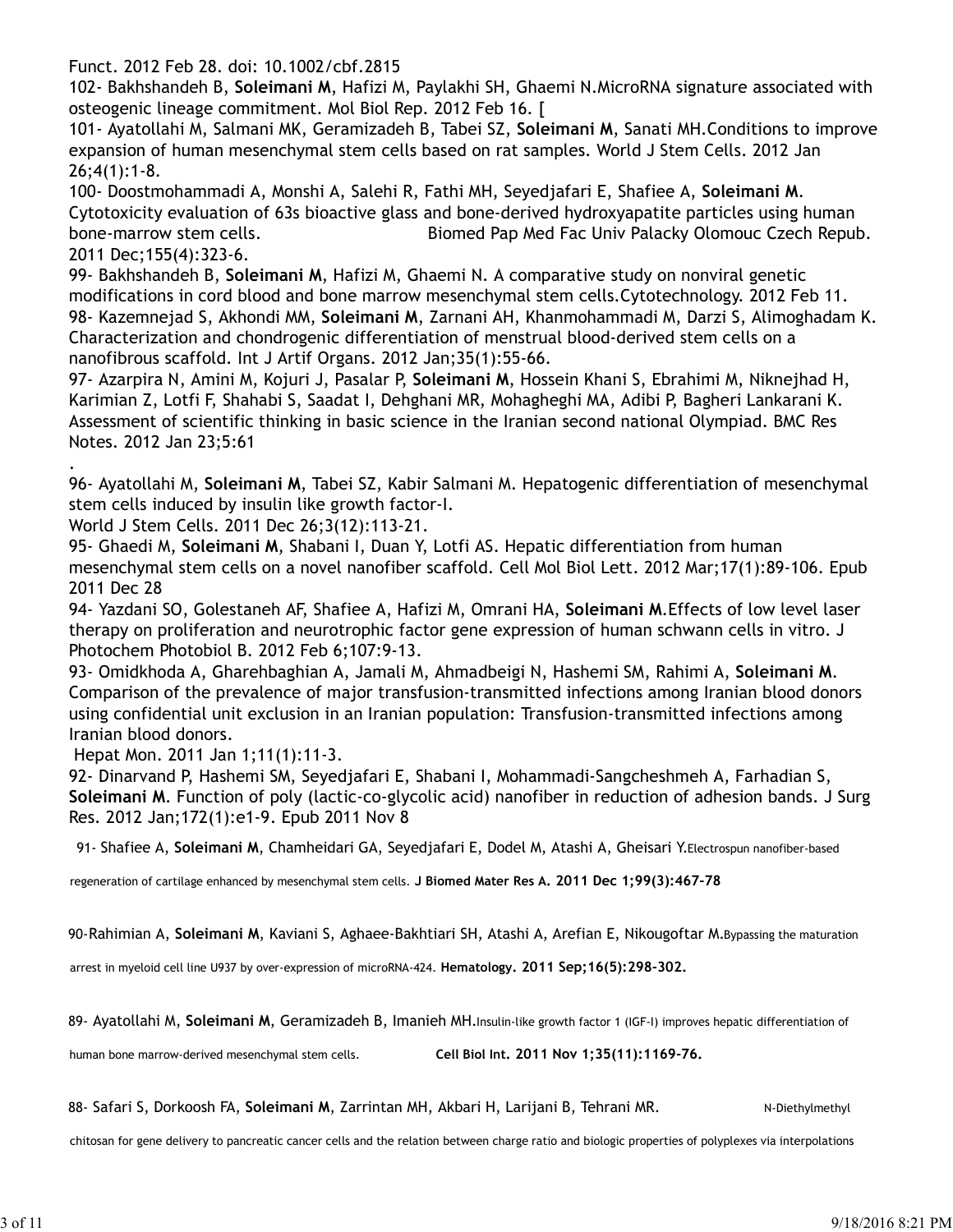87- Massumi M, Abasi M, Babaloo H, Terraf P, Safi M, Saeed M, Barzin J, Zandi M, Soleimani M.The Effect of Topography on Differentiation Fates of Matrigel-Coated Mouse Embryonic Stem (mES) Cells Cultured on PLGA Nanofibrous Scaffolds. Tissue Eng Part A. 2011 Oct 7

86-Dinarvand P, Seyedjafari E, Shafiee A, Babaei Jandaghi A, Doostmohammadi A, Fathi MH, Farhadian S, Soleimani M. New Approach to Bone Tissue Engineering: Simultaneous Application of Hydroxyapatite and Bioactive Glass Coated on a Poly(l-lactic acid) Scaffold. ACS Appl Mater Interfaces. 2011 Nov 23;3(11):4518-24.

85- Dinarvand P, Hashemi SM, Seyedjafari E, Shabani I, Mohammadi-Sangcheshmeh A, Farhadian S, Soleimani M. Function of Poly (lactic-co-glycolic acid) Nanofiber in Reduction of Adhesion Bands.

J Surg Res. 2011 Nov 8.

84- Omidkhoda A, Gharehbaghian A, Jamali M, Ahmadbeigi N, Hashemi SM, Rahimi A, Soleimani M.Comparison of the prevalence of major transfusion-transmitted infections among Iranian blood donors using confidential unit exclusion in an Iranian population: Transfusion-transmitted infections among Iranian blood donors. Hepat Mon. 2011 Jan 1;11(1):11-3.

83- Soleimani M, Abbasnia E, Fathi M, Sahraei H, Fathi Y, Kaka G .The effects of low-level laser irradiation on differentiation and proliferation of human bone marrow mesenchymal stem cells into neurons and osteoblasts-an in vitro study. Lasers Med Sci. 2011 May 20

82-Bakhshandeh B, Soleimani M, Ghaemi N, Shabani I. Effective combination of aligned nanocomposite nanofibers and human unrestricted somatic stem cells for bone tissue engineering. Acta Pharmacol Sin. 2011 May;32(5):626-36

81- Ghaedi M, Soleimani M, Taghvaie NM, Sheikhfatollahi M, Azadmanesh K, Lotfi AS, Wu J. Mesenchymal stem cells as vehicles for targeted delivery of anti-angiogenic protein to solid tumors. J Gene Med. 2011 Mar; 13(3): 171-80

80- Babashah S, Soleimani M. The oncogenic and tumour suppressive roles of microRNAs in cancer and apoptosis. Eur J Cancer. 2011 May;47(8):1127-37.

83- Soleimani M, Abbasnia E, Fathi M, Sahraei H, Fathi Y, Kaka G .The effects of low-level laser irradiation on<br>differentiation and proliferation of human bone marrow mesenchymal stem cells into neurons and osteoblasts-an<br> N, Banaei-Moghaddam AM, Naderi MFaridani OR. Analysis of microRNA signatures using size-coded ligation-mediated PCR. Nucleic Acids Res. 2011 Apr 12 Universitativity and pounderation of numeral Dote Interior intersection, the these into neutrons and osteocreasis and<br>19. The victor of the Solemani M, Ghaemi N, Shabani I. Effective combination of aligned nanocomposite na N, Mohammadi-Jahani F.Clinical grade cultivation of human Schwann cell, by the using of human autologous serum instead of fetal bovine serum and without growth factors. Cell Tissue Bank. 2011 Apr 12 unrestricted somatic stem cells for bone tissue engineering. Acta Pharmacol Sin, 2011 May;32(5):626-36<br>81- Ghaedi M, Soleimani M, Taghvaie NM, Sheikhfatollahi M, Azadmanesh K, Lotfi AS, Wu J. Mesenchymal stem cells as vehi

cells as vehicles for targeted delivery of antiangiogenic protein to solid tumors.  $J$  Gene Med. 2011 Mar 30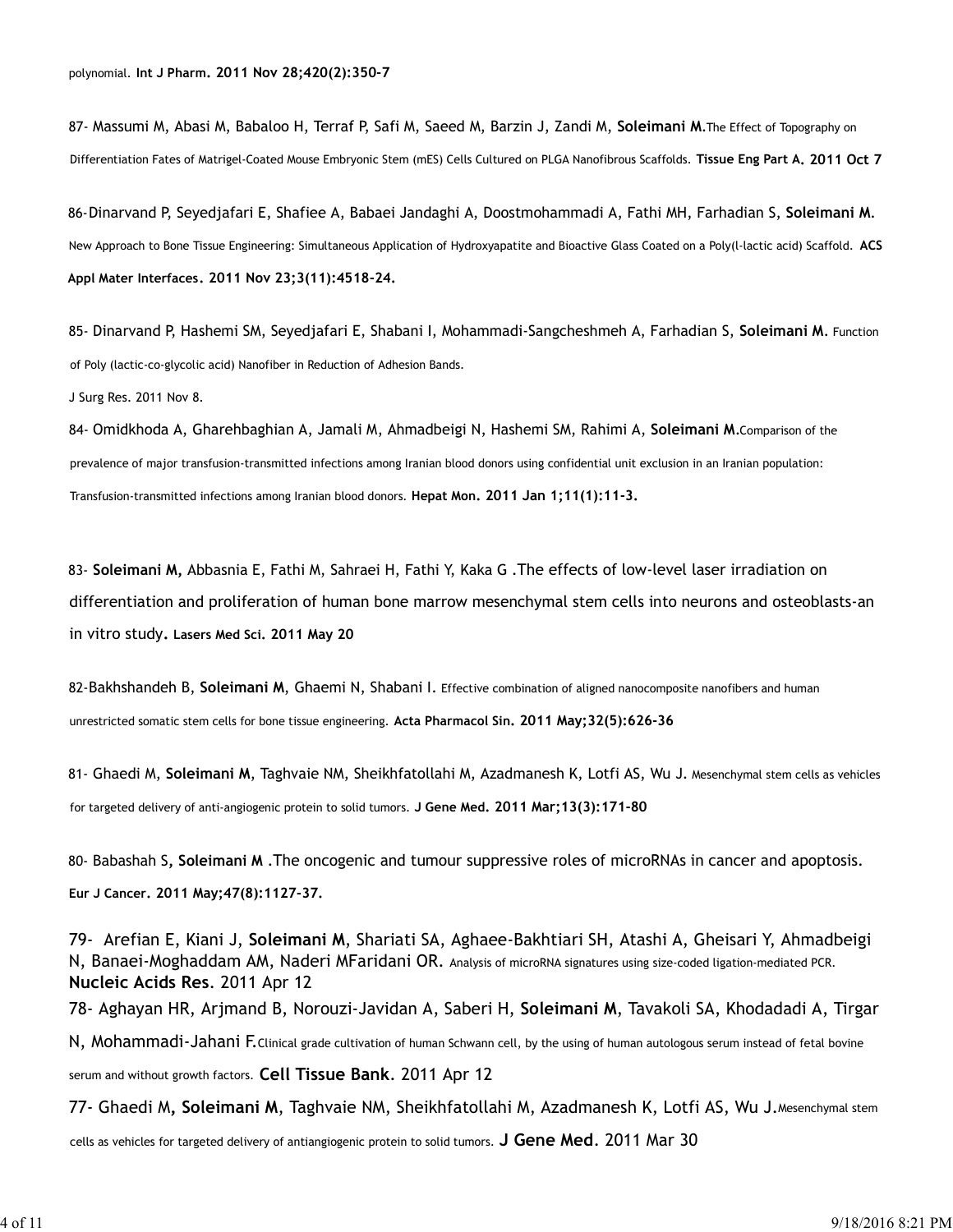76-Behnia H, Khojasteh A, Soleimani M, Tehranchi A, Atashi A.Repair of alveolar cleft defect with mesenchymal stem cells and platelet derived growth factors: A preliminary report. J Craniomaxillofac Surg. 2011 Mar 17 76-Behnia H, Khojasteh A, **Soleimani M**, Tehranchi A, Atashi A.Repair of alveolar cleft defect with mesenchymal stem cells<br>and platelet derived growth factors: A preliminary report. **J Craniomaxillofac Surg.** 2011 Mar 17<br>7 76-Behnia H, Khojasteh A, **Soleimani M**, Tehranchi A, Atashi A. <sub>Repair of alveolar cleft defect with mesenchymal stem cells<br>and platelet derived growth factors: A preliminary report. **J Craniomaxillofac Surg**. 2011 Mar 17</sub> Septum Derived Multipotent Progenitors: A Potent Source of Stem Cells . Stem Cells Dev. 2011 Mar 15 76-Behnia H, Khojasteh A, Soleimani M, Tehranchi A, Atashi A.Repair of alveolar cleft defect with mesenchymal stem cells<br>and platelet derived growth factors: A preliminary report. **J Craniomaxillofac Surg.** 2011 Mar 17<br>75-76-Behnia H, Khojasteh A, Soleimani M, Tehranchi A, Atashi A. Repair of alveolar cleft defect with mesenchymal stem cells<br>and platelet derived growth factors: A preliminary report. J Craniomaxillofac Surg. 2011 Mar 17<br>75-

osteogenic differentiation of human unrestricted somatic stem cells and mesenchymal stem cells from bone marrow and adipose tissue. Biotechnol Lett. 2011 Feb 2

stem cells induced into early hepatocyte-like cells in streptozotocin-induced diabetic mice. Tissue Cell. 2011 Apr;43(2):75-82

71- Ahmadbeigi N, Shafiee A, Seyedjafari E, Gheisari Y, Vassei M, Amanpour S, Amini S, Bagherizadeh I, Soleimani M. Early spontaneous immortalization and loss of plasticity of rabbit bone marrow mesenchymal stem cells. Cell Prolif. 2011 Feb;44(1):67-74.

70- Shabani I, Haddadi-Asl V, Soleimani M, Seyedjafari E, Babaeijandaghi F, Ahmadbeigi N.Enhanced Infiltration and Biomineralization of Stem Cells on Collagen-Grafted Three-Dimensional Nanofibers. Tissue Eng Part A. 2011 Jan 26

73- Shafiee A, Seyedjafari E, Soleimani M, Ahmadbeigi N, Dinarvand P, Ghaemi N.A comparison between<br>ostesgenic differentiation of human unrestricted somatic stem cells and mesenchymal stem cells from bone marrow and adjose Azadmanesh K, Amini S, Shafiee A, Arabkari V, Nardi NB. Dormant Phase and Multinuclear Cells: Two Key Phenomena in Early Culture of Murine Bone Marrow Mesenchymal Stem Cells. Stem Cells Dev. 2011 Jan 16 Feb;44(1):67-74.<br>To-Shabani I, Haddadi-Asil V, Soleimani M, Seyedjafari E, Babaeijandaghi F, Ahmadbeigi N.enhancel Infiltration<br>and Biomineralization of Stem Cells on Collagen-Grafted Three-Dimensional Nanofibers. **Tissue** 

68- Seyedjafari E, Soleimani M, Ghaemi N, Sarbolouki MN .Enhanced osteogenic differentiation of cord blood-derived unrestricted somatic stem cells on electrospun nanofibers. J Mater Sci Mater Med. 2011 Jan;22(1):165-74.

67- Gheisari Y,Ahmadbeigi N, Naderi M, Nassiri SM, Nadri S, Soleimani M. Stem cell-conditioned medium does not protect against kidney failure.. Cell Biol Int. 2011 Mar  $1;35(3):209-13$ 

Osteogenic Differentiation of Stem Cells and Induce Ectopic Bone Formation. **Biomacromolecules.** 2010 Oct 6

65- Ghaderi M, Allameh A, Soleimani M, Rastegar H, Ahmadi-Ashtiani HR.A comparison of DNA damage induced by aflatoxin B1 in hepatocyte-like cells, their progenitor mesenchymal stem cells and CD34(+) cells isolated from umbilical cord blood. Mutat Res. 2011 Feb 3;719(1-2):14-20. 68- Seyedjafari E, Soleimani M, Ghaemi N, Sarbolouki MN .Enhanced osteogenic differentiation of cord blood-derived<br>unrestricted somatic stem cells on electrospun nanofibers. **J Mater Sci Mater Med.** 2011 Jan;22(1):165-74.<br>

64- Soleimani M, Nadri S, Shabani I. Neurogenic differentiation of human conjunctiva mesenchymal stem cells on a nanofibrous scaffold. Int J Dev Biol. 2010;54(8-9):1295-300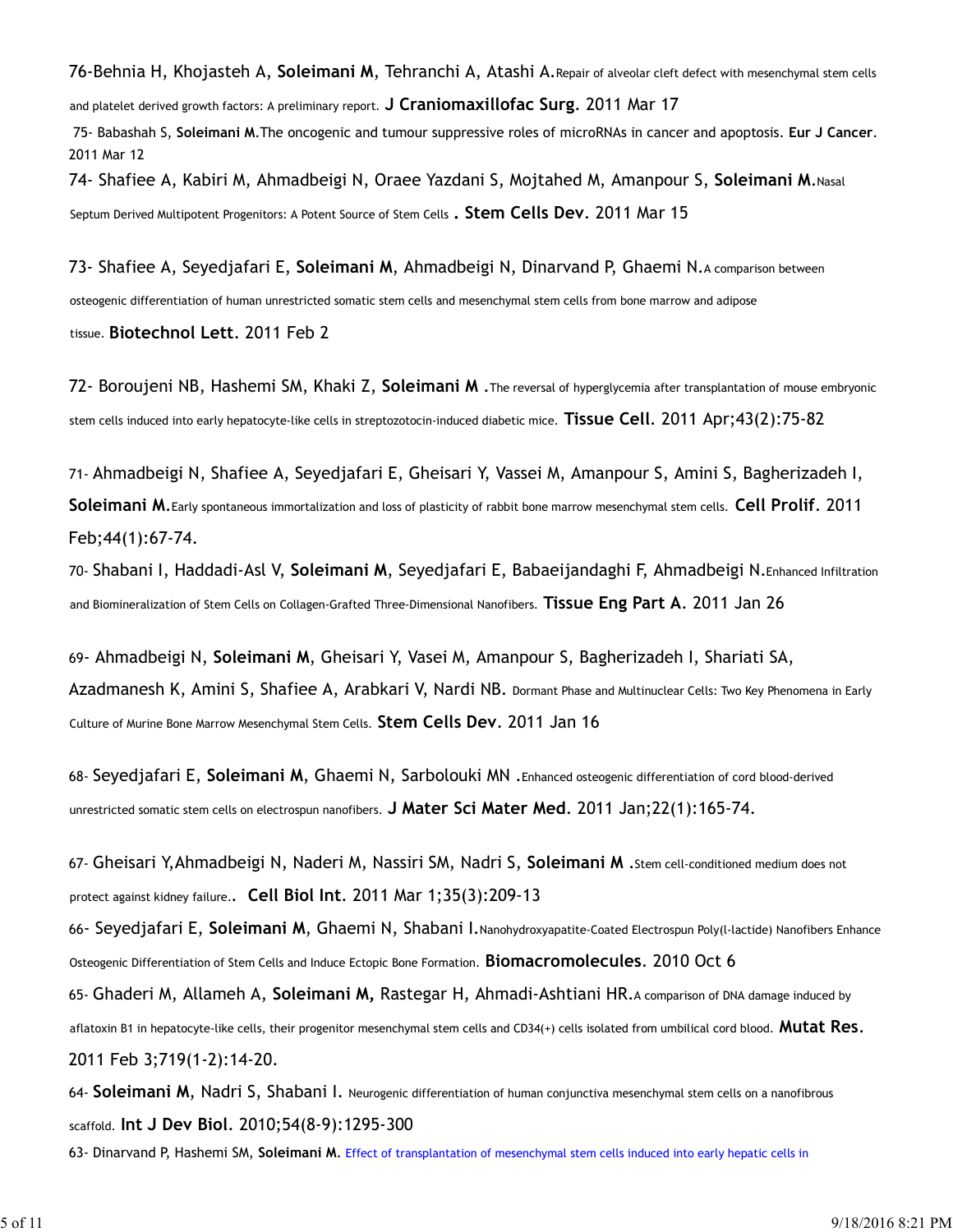of stem cells and granulocyte colony stimulating factor in reperfusion injury. Iran J Kidney Dis. 2010 Jul;4(3):207-13.

streptozotocin-induced diabetic mice. Biol Pharm. 2010;33(7):1212-7.<br>62- Nafar M, Parvin M, Sadeghi P, Ghoraishian M, Soleimani M, Tabibi A, Nouralizadeh A, Amirkhanlou S, Barzi F, Alipe<br>61- Babaeijandaghi F, Shabani I, Se 62- Nafar M, Parvin M, Sadeghi P, Ghoraishian M, Soleimani M, Tabibi A, Nouralizadeh A, Amirkhanlou S, Barzi F, Alipour B. Effects treptozotocin-induced diabetic mice. Biol Pharm. 2010;33(7):1212-7.<br>52- Nafar M., Parvin M., Sadeghi P, Ghoraishian M, Soleimani M, Tabibi A, Nouralizadeh A, Amirkhanlou S, Barzi F, Alipour B. Effects<br>61- Babaeijan Epidermal Regeneration and Improved Dermal Reconstruction Achieved by Polyethersulfone Nanofibers. Tissue Eng Part A. 2010 Aug 30 streptozotocin-induced diabetic mice. Biol Pharm. 2010;33(7):1212-7.<br>62- Nafar M, Parvin M, Sadeghi P, Ghoraishian M, Soleimani M, Tabibi A, Nouralizadeh A, Amirkhanlou S, Barzi F, Alipour B. Effects<br>6 feter cells and gran streptozotocin-induced diabetic mice. Biol Pharm. 2010;33(7):1212-7.<br>62- Nafar M, Parvin M, Sadeghi P, Ghoraishian M, Soleimani M, Tabibi A, Nouralizadeh A, Amirkhanlou S, Barzi F, Alipour B. Effects<br>61- Encless and granul Jul 30. streptozotocin-induced diabetic mice. Biol Pharm. 2010;33(7):1212-7.<br>62- Nafar M, Parvin M, Sadeghi P, Ghorashian M, Soleimani M, Tabibi A, Nouralizadeh A, Amirkhanlou S, Barzi F, Alipour B. Effects<br>of stem cells and granu streptozotoch-inotued diabetic mice. Biol Pharm, 2010;33(7):1212-7.<br>52- Nafar M, Parvin M, Sadeghi P, Ghoraishian M, Soleimani M, Tabibi A, Nouralizadeh A, Amirkhanlou S, Barzi F, Alipour B. Effects<br>of stem cells and granu streptozotocin-induced diabetic mice. Biol Pharm, 2010;33(7):1212-7.<br>66- Nafar M, Parvin M, Sadeghi P, Ghoratishian M, Soleimani M, Tabibi A, Nouralizzadeh A, Amirkhanlou S, Barzi F, Alipour B. Effects<br>of stem cels and gra streptozotocin-induced diabetic mice. Biol Pharm. 2010;33(7):1212-7.<br>62- Nafar M, Parvin M, Sadeghi P, Ghorásthian M, Soleimani M, Tablinian, M, Mouralizadeh A, Amirkhanlous S, Barzi F, Alipour B. Effects<br>of stem cells and streptozotoch-induced diabetic mice. Biol Pharm, 2010;33(7):1212-7.<br>
62- Nafar M, Parvin M, Sadephi P, Ghoristhmian M, Soleimani M, Rabibi A, Nouralizadeh A, Amirkhanlou S, Barzi F, Alipour B. Effects<br>
of stem cells and ga

59-Soleimani M, Nadri S, Shabani I. Neurogenic differentiation of human conjunctiva mesenchymal stem cells on a nanofibrous scaffold. Int J Dev Biol. 2010;54(8-9):1295-300

differentiated and undifferentiated mesenchymal stem cells into injured spinal cord of rats. Spinal Cord. 2010 Jun;48(6):457-63.

stem cells and its regulation by growth factors. Cell Biol Int. 2010 Jul 1;34(7):687-92

evaluate the immunomodulatory effects of unrestricted somatic stem cells. Iran J Immunol. 2010 Mar;7(1):30-8

hepatocyte-like cells differentiated from mesenchymal stem cells. Tissue Cell. 2010 Jun;42(3):181-9.

53-Kharaziha P, Hellström PM, Noorinayer B, Farzaneh F, Aghajani K, Jafari F, Telkabadi M, Atashi A, Honardoost M, Zali MR, Soleimani M- Improvement of liver function in liver cirrhosis patients after autologous mesenchymal stem cell injection: a phase I-II clinical trial. Eur J Gastroenterol Hepatol. 2009 Oct;21(10):1199-205. Dev Biol. CDUIS-8(4-5): 1295-300<br>SS- Ghelsari Y, Nassiri SM, Arefian E, Ahmadbeigi N, Azadmanesh K, Jamail M, Jahanzad I, Zeinaii S, Vasei M, Soleimani M.<br>Sr- Pedram MS, Dehiyaan MM, Soleimani M, Sharifi D, Marjanmehr SH, differentiated and millionterentiated mesonchymal stem ecclis into hipred spinal Coris ASpinal Cord. 2010 Jun-48(6):457-63.<br>S56- Ghemandelgi N, Seyedjafarl E, Gheisari Y, Atashi A, Omidkhoda A, Soleimani M. Surface express evaluate be immunomodulatory effects of unrestricted somatic stem cells. Iran J Immunol, 2010 Mart7(1):30-8<br>194- Ghaedi M, Lotfi AS, Soleimani M., Establishment of ientivial vector-mediated model of human alpha-1 antitypas 53- Kharaziha P, Heliström MM, Noorinager B, Farzaneh F, Aghajani K, Jafari F, Teikabad M, Atashi A, Honardoost M, Zali MR,<br>Soleimani M- Improvement of there function in liver cirricosis patients after autologous mesenchym

52-Allameh A, Esmaeli S, Kazemnejad S, Soleimani M.Differential expression of glutathione S-transferases P1-1 and A1-1 at protein and mRNA levels in hepatocytes derived from human bone marrow mesenchymal stem cells. 2009 Jun;23(4):674-9. Toxicol In Vitro

chondroprogenitor cell culturing. J Artif Organs. 2009;12(2):118-22.

Apr;33(1):33-8.

using human mesenchymal stem cells.Oral Surg Oral Med Oral Pathol Oral Radiol Endod. 2009 Aug;108(2):e1-6

Co-Transplantation of embryonic Stem Cell-Derived Motor Neuron and Olfactory Ensheathing Cell. Iran Biomed J. 2009 Jul;13(3):125-35

52-Allameh A, Esmaeli S, Kazenmejad S, Soleimani M.Differential expression of glutathione S-transferase P1-1 and At-1 at protein and mRNA<br>levels in hepatocytes derived from human bone marrow mesenchymal stem cells. 2009 Ju Boroumand, Shahram Rabbani, Mohammad Sahebjam, Naghmeh Moshtaghi, Ehsan Fayazzadeh. Tissue cardiomyoplasty using multi-layer cell-seeded nano-structural scaffolds to repair damaged myocardium: an experimental pilot study. Arch Med Sci 2008; 4, 4: 364–370

46- Shabani I, Haddadi-Asl V, Seyedjafari E, Babaeijandaghi F, Soleimani M. Improved infiltration of stem cells on electrospun nanofibers. Biochem Biophys Res Commun. 2009 Apr 24;382(1):129-33

45- Ajili SH, Ebrahimi NG, Soleimani M. Polyurethane/polycaprolactane blend with shape memory effect as a proposed material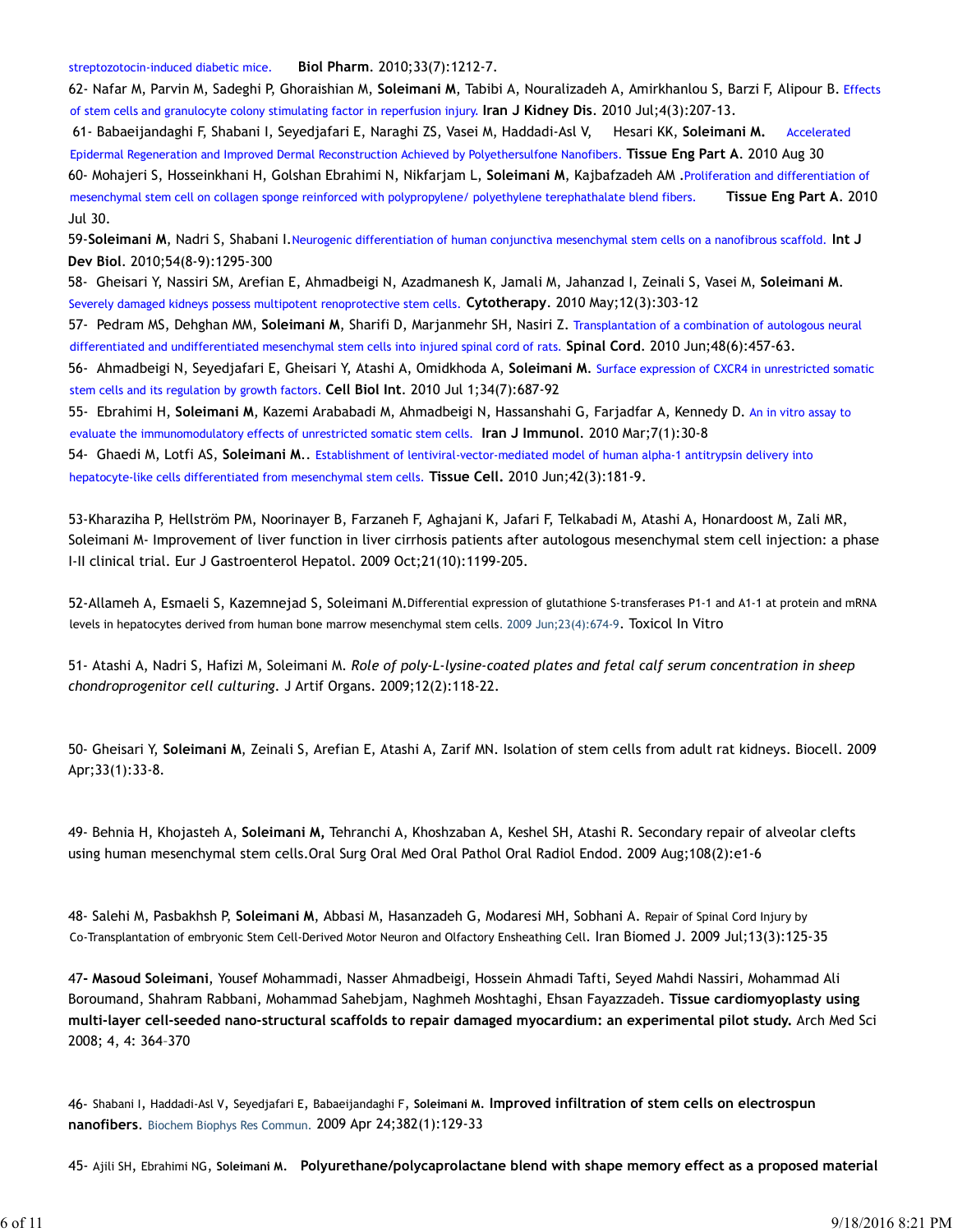of five cationic polymer-based gene delivery methods. Cytotherapy. 2008;10(8):815-23.

for cardiovascular implants. Acta Biomater. 2009 Jun;5(5):1519-30<br>44- Gheisari Y, Soleimani M, Azadmanesh K, Zeinali S. Multipotent mesenchymal stromal cells: optimization and comparison<br>of five cationic polymer-based gene for cardiovascular implants. Acta Biomater. 2009 Jun;5(5):1519-30<br>44- Gheisari Y, Soleimani M, Azadmanesh K, Zeinali S. Multipotent mesenchymal stromal cells: optimization and comparison<br>of five cationic polymer-based gene vitro Differentiation of Human Cord Blood-Derived Unrestricted Somatic Stem Cells into Hepatocyte-Like Cells on Poly(epsilon-Caprolactone) Nanofiber Scaffolds. Cells Tissues Organs. 2008 Dec 18. [Epub ahead of print] for cardiovascular implants. Acta Biomater. 2009 Jun;5(5):1519-30<br>44- Gheisari Y, Soleimani M, Azadmanesh K, Zeinali S. Multipotent mesenchymal stromal cells: optimization and comparison<br>6r five cationic polymer-based gene

42- Soleimani M, Nadri S. A protocol for isolation and culture of mesenchymal stem cells from mouse bone marrow. Nat Protoc. 2009;4(1):102-6.

in hypercholesterolemic rabbits. Int J Cardiol. 2009 Jan 23. [Epub ahead of print]

40- Atashi, A., Soleimani, M., Kaviani, S. , Hajifathali, A., Arefian, E. In vitro induction of fetal hemoglobin in erythroid cells derived from CD133<sup>+</sup> cells by transforming growth factor-B and stem cell factor. Iranian Journal of Biotechnology 6 (3), pp. 157-163

for cardiovascular implants. Acta Biomater. 2009 Jun;5(5):1519-30<br>44- Ghelsari Y, Soleimani M, Azadmanesh K, Zeinali S. Multipotent mesenchymal stromal cells: optimizat<br>61 five cationic polymer-based gene delivery methods. Antitumor Activity of 6-(cyclohexylamino)-1, 3-dimethyl-5(2-pyridyl)furo[2,3-d]pyrimidine-2,4(1H,3H)-dione and Its Ti(IV), Zn(II), Fe(III), and Pd(II) Complexes on K562 and Jurkat Cell Lines. Bioinorg Chem Appl. 2008:501021. Epub 2009 Jan 26 of five cationic polymer-based gene delivery methods. Cytotherapy, 2008;10(8):815-23.<br>43- Hashemi SM, Soleimani M, Zargarian SS, Haddadi-Asl V, Ahmadbeigi N, Soudi S, Gheisari Y, Hajarizadeh A, Mohammadi Y. In<br>vitro Differ

conjunctiva stromal-derived human mesenchymal stem cells. Biochem Biophys Res Commun. 2008 Oct 11

37- Haghjooyjavanmard S, Nematbakhsh M, Monajemi A, Soleimani M.. Von Willebrand factor, C-reactive protein, nitric oxide, and vascular endothelial growth factor in a dietary reversal model of hypercholesterolemia in rabbit. 1: Biomed Pap Med Fac Univ Palacky Olomouc Czech Repub. 2008 Jun;152(1):91-5.

36- Jazayeri M, Allameh A, Soleimani M, Jazayeri SH, Piryaei A, Kazemnejad S.

Molecular and ultrastructural characterization of endothelial cells differentiated from human bone marrow mesenchymal stem cells. . Cell Biology International

October 2008 Volume 32, Issue 10, , Pages 1183-1192

35-Maryam Jazayeri, Abdolamir Allameh, Masoud Soleimani, Seyed Hamid Jazayeri, Saeid Kaviani, Somaieh Kazemnejad. Capillary network formation by endothelial cells differentiated from human bone marrow mesenchymal stem cells. Iranian Journal of Biotechnology (IJB), Vol 6, No 1, (2008)

34-Shaghayegh Haghjooyjavanmard1, Mehdi Nematbakhsh1 and Masoud Soleimani2. The Effect of Hypercholesterolemia on Serum Vascular Endothelial Growth Factor and Nitrite Concentrations in Early Stage of Atherosclerosis in Rabbits. Pakistan Journal of Nutrition 8 (1): 86-89, 2009

33-Kazemnejad S, Allameh A, Soleimani M, Gharehbaghian A, Mohammadi Y, Amirizadeh N, Jazayery M. Biochemical and molecular characterization of hepatocyte-like cells derived from human bone marrow mesenchymal stem cells on a novel threedimensional biocompatible nanofibrous scaffold.

J Gastroenterol Hepatol. 2008 Aug 24. [Epub ahead of print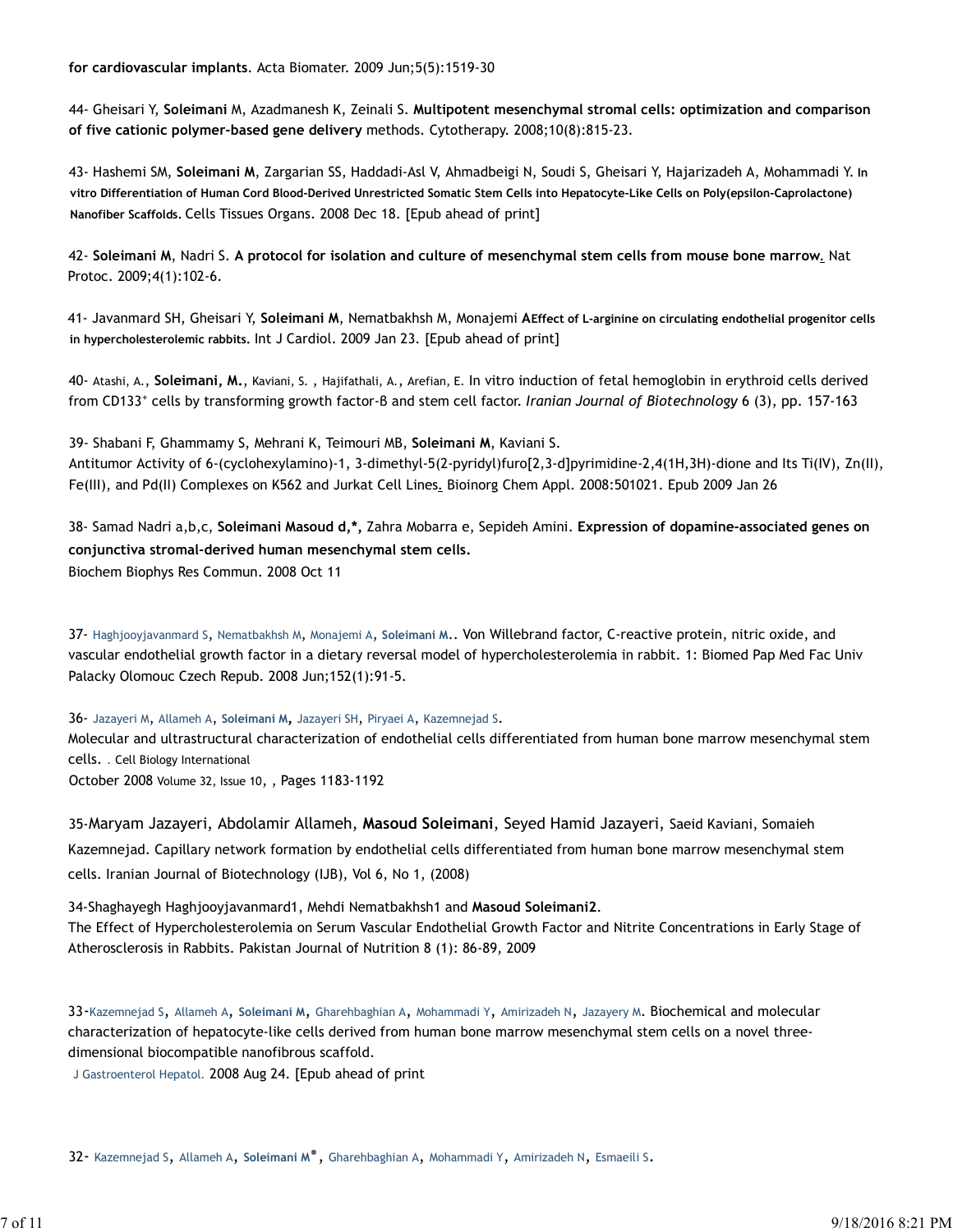Functional hepatocyte-like cells derived from human bone marrow mesenchymal stem cells on a novel 3-dimensional biocompatible nanofibrous scaffold.

Int J Artif Organs. 2008 Jun;31(6):500-7. PMID: 18609502 [PubMed

31- MASOUD SOLEIMANI ,SAMAD NADRI, MOHAMMAD SALEHI, ALIGHOLI SOBHANI, ATHENA HAJARIZADEH, Characterization of fibroblast-like cells from the rat olfactory bulb. Functional. hepatocyte-like cells derived from human bone marrow mesenchymal stem cells on a novel 3-dimensional<br>International of Developmental Biol. 1998<br>PMD: 18609502 [PubMed<br>31- **MASOUD SOLEIMANI** , SAMAD NADRI, MOHAMMA

Gharehbaghian\*3, Yousef Mohammadi4, Naser Amirizadeh3, Saeed Kaviani2,

Maryam Jazayeri1, Maryam Amani3

Development of a novel three-dimensional biocompatible nanofibrous scaffold for the expansion and hepatogenic differentiation of human bone marrow mesenchymal stem cells. IRANIAN JOURNAL of BIOTECHNOLOGY, Vol. 5, No. 4, October 2007

#### 29- Kazemnejad S, Allameh A, Gharehbaghian A, Soleimani M, Amirizadeh N, Jazayeri M.

Efficient replacing of fetal bovine serum with human platelet releasate during propagation and differentiation of human bone marrow-derived mesenchymal stem cells to functional hepatocytes-like cells. Vox Sang. 2008 Jun 11. [Epub ahead of print]MID: 18557826

## 28- Shayesteh YS, Khojasteh A, Soleimani M<sup>â</sup>, Alikhasi M, Khoshzaban A, Ahmadbeigi N.

Sinus augmentation using human mesenchymal stem cells loaded into a beta-tricalcium phosphate/hydroxyapatite scaffold. Oral Surg Oral Med Oral Pathol Oral Radiol Endod. 2008 Apr 17. [Epub ahead of print] PMID: 18424115 [PubMed - as supplied by publisher]

27- Nadri S, Soleimani M\*, Kiani J, Atashi A, Izadpanah R. **Multipotent mesenchymal stem cells from adult human eye conjunctiva** stromal cells. Differentiation. 2008 Mar;76(3):223-31

29- Kazemnejad S, Allameh A, Gharehbaghian A, Soleimani M, Amirizadeh N, Jazayeri M.<br>Efficient replacing of fetal bovine serum with human platelet releasate during propagation and differentiation of human bone<br>marrow-deriv Madani-Civi M, Fattahi F, Shahverdi A, Dizaji AV. Safety analysis and improved cardiac function following local autologous transplantation of CD133(+) enriched bone marrow cells after myocardial infarction. Curr Neurovasc Res. 2007 Aug;4(3):153-60.

25- Nadri S, Soleimani M\*, Hosseni RH, Massumi M, Atashi A, Izadpanah R. An efficient method for isolation of murine bone marrow mesenchymal stem cells. Int J Dev Biol. 2007;51(8):723-9.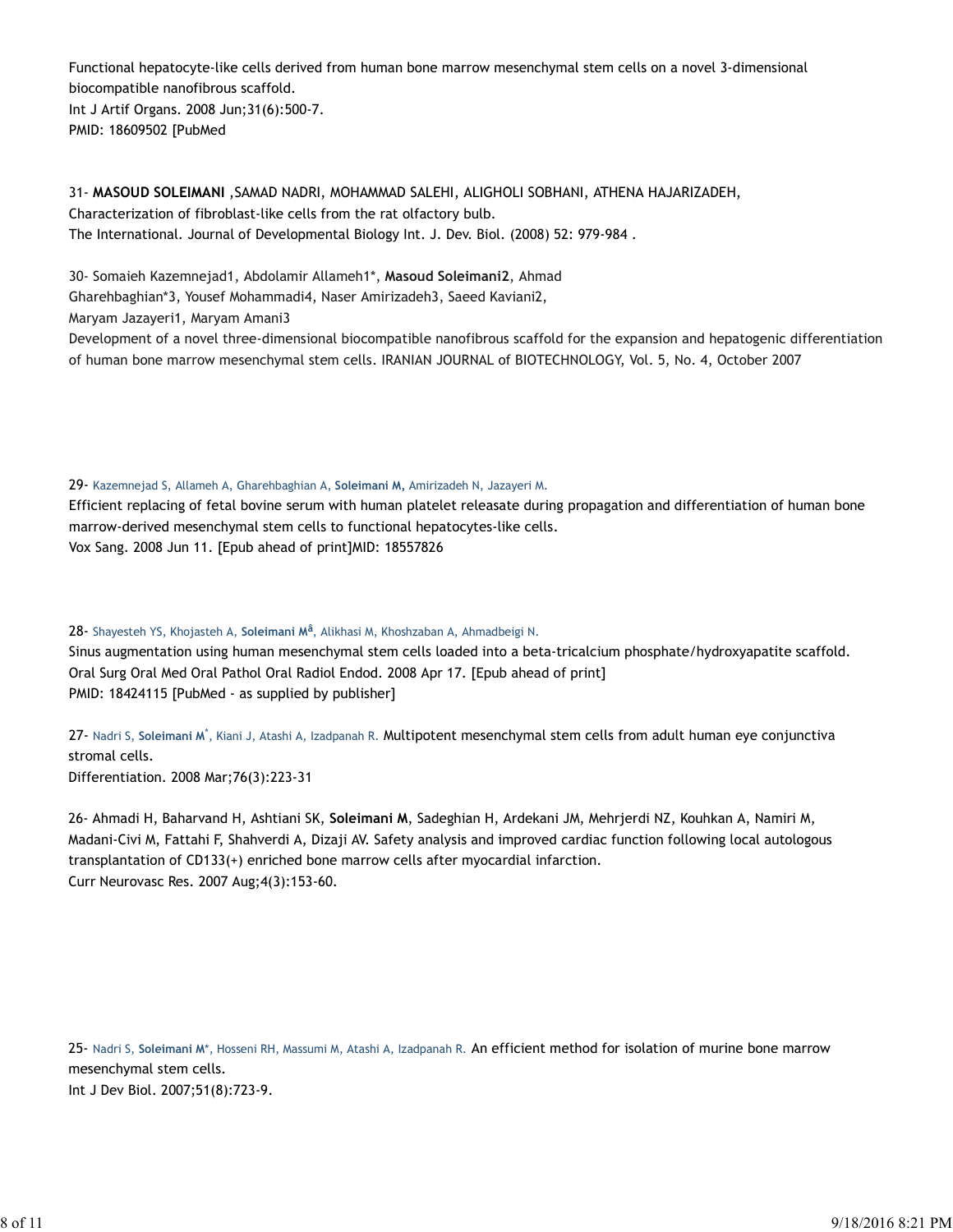24- Nadri S, Soleimani M\*.

Comparative analysis of mesenchymal stromal cells from murine bone marrow and amniotic fluid. Cytotherapy. 2007 Oct 5;:1-9 [Epub ahead of print] PMID: 17917881 [PubMed - as supplied by publisher

24- Nadri S, Soleimani M\*,<br>Comparative analysis of mesenchymal stromal cells from murine bone marrow and amniotic fluid.<br>Cytotherapy. 2007 Oct 5;:1-9 [Epub ahead of print]<br>MMD: 17917881 [PubMed - as supplied by publisher<br>2 effect of transplantation of marrow-derived mesenchymal stem cells with or without prior differentiation induction in experimental myocardial infarction. PMD: 17917881 [PubMed - as supplied by publisher<br>23- Nassiri SM, Khaki Z, Soleimani M\*, Ahmadi SH, Jahanzad I, Rabbani S, Sahebjam M, Ardalan FA, Fathollahi MS. The similar<br>effect of transplantation of marrow-derived meson

J Biomed Sci. 2007 Nov;14(6):745-55. Epub 2007 Jul 1.

22- Nadri S, Soleimani M\*. Isolation murine mesenchymal stem cells by positive selection. In Vitro Cell Dev Biol Anim. 2007 Sep-Oct;43(8-9):276-82. Epub 2007 Sep 12

21- Mohammadi Y, Soleimani M\*, Fallahi-Sichani M, Gazme A, Haddadi-Asl V, Arefian E, Kiani J, Moradi R, Atashi A, Nanofibrous poly(epsiloncaprolactone)/poly(vinyl alcohol)/chitosan hybrid scaffolds for bone tissue engineering using mesenchymal stem cells. Int J Artif Organs. 2007 Mar;30(3):204-11.

somatic stem cells expressing dopamine-associated genes into neuron-like cells. Cell Biol Int. 2007 Mar;31(3):299-303. experimental myocardial infarction.<br>
19 Bioned Scl. 2007 Nov;14(6):745-55. Epub 2007 Jul 1.<br>
22- Nadris, Soleimani M'. Isolation murine mesenchymal stem cells by positive selection.<br>
19 In Vitro Cell Dev Biol Anim. 2007 Se 22- Nadris, Soleimani Mi. Isolation murine mesenchymal stem cells by positive selection.<br>
In Vitro Cell Dev Biol Anim. 2007 Sep-Oct;43(8-9):276-82. Epub 2007 Sep 12<br>
21- Mohammad! Y. Soleimani Mi. Fallah!-Sichani M, Gazme

umbilical vein-derived mesenchymal stem cells.

Biochem Biophys Res Commun. 2006 Feb 10;340(2):639-47

capacity and in vitro expansion potential of umbilical cord blood progenitor cells. 19- Kadivar M, Khxtamari S, Mortazarvi Y, Shokeysarar MA, Taghikhani M, Soleimani M. In vitro cardiomyogenic potential of human<br>Umbliical vein-derived mesenchymal stem cells.<br>
Blochem Biophys Res Commun. 2006 Feb 10;340(2)

Transplant Proc. 2005 Dec;37(10):4500-3.

PMID: 16387154

17- Soleimani M., Mozdarani H., Poufathollah A.A., Mortazavi Y., et al . Expansion of cord blood stem cells in serum free media using human stromal cells. IRI Medical Journal ,(2005) ,18(3):257-263

16- Soleimani M., Mozdarani H., Poufathollah A.A., Mortazavi Y., et al. A co-culture system for expansion of nonenriched cord blood stem cells. Biotechnology(2005) ,4(4):310-315

15- Soleimani M., Mozdarani H., Poufathollah A.A., Mortazavi Y., et al . Expansion of cord blood stem cells in co-culture with fetal liver cells.I.B.J (2005) ,9(3):111-116

14- Soleimani M., Mozdarani H., Poufathollah A.A., Mortazavi Y., et al.Increase expression of CXCR4 on cord blood stem/progenitor cells after expansion with MSCs. Yakhte(2005);7(2);74-79

13- Soleimani m,. Kaviani S ,. Baharvand H,. Atashi A. Differentiation of cord blood mesenchymal stem cells into Osteobalstic cells. Journal Of Anatomical sciences (2005) 3:33-39

12- Soleimani M,. Atashi A,. Baharvand H,. Masumi M. Differentiation of embryonic strm crlls into hematopoietic cells.Yakhteh(in press)(in persian)

differentiation in the presence and absence of erythropoietin. Blood (2005) ; 2 (4) : 9-16(in persian)

Yakhte(2005),25:19-24(in persian)

Biochem Biophys Res Commun. 2006 Feb 10;340(2):639-47<br>16- Moezzi L, Pourfatholla AA, Alimoghaddam K, Soleimani M, Ardjmand AR. The effect of cryopreservation on clonogenic<br>Transplant Proc. 2005 Dec;37(10):4500-3.<br>The Capac epaperty and in vitro expansion potential of umblitical cord blood progenitor cells.<br>Transplant Proc. 2005 Dec:37(10):4500-3.<br>
PMD: 16387154<br>
MD: 16387154<br>
Soleimani M., Mozdarani H., Poufathollah A.A., Mortazavi Y., et al Journal Of Anatomical sciences(2004).11-9 (in persian)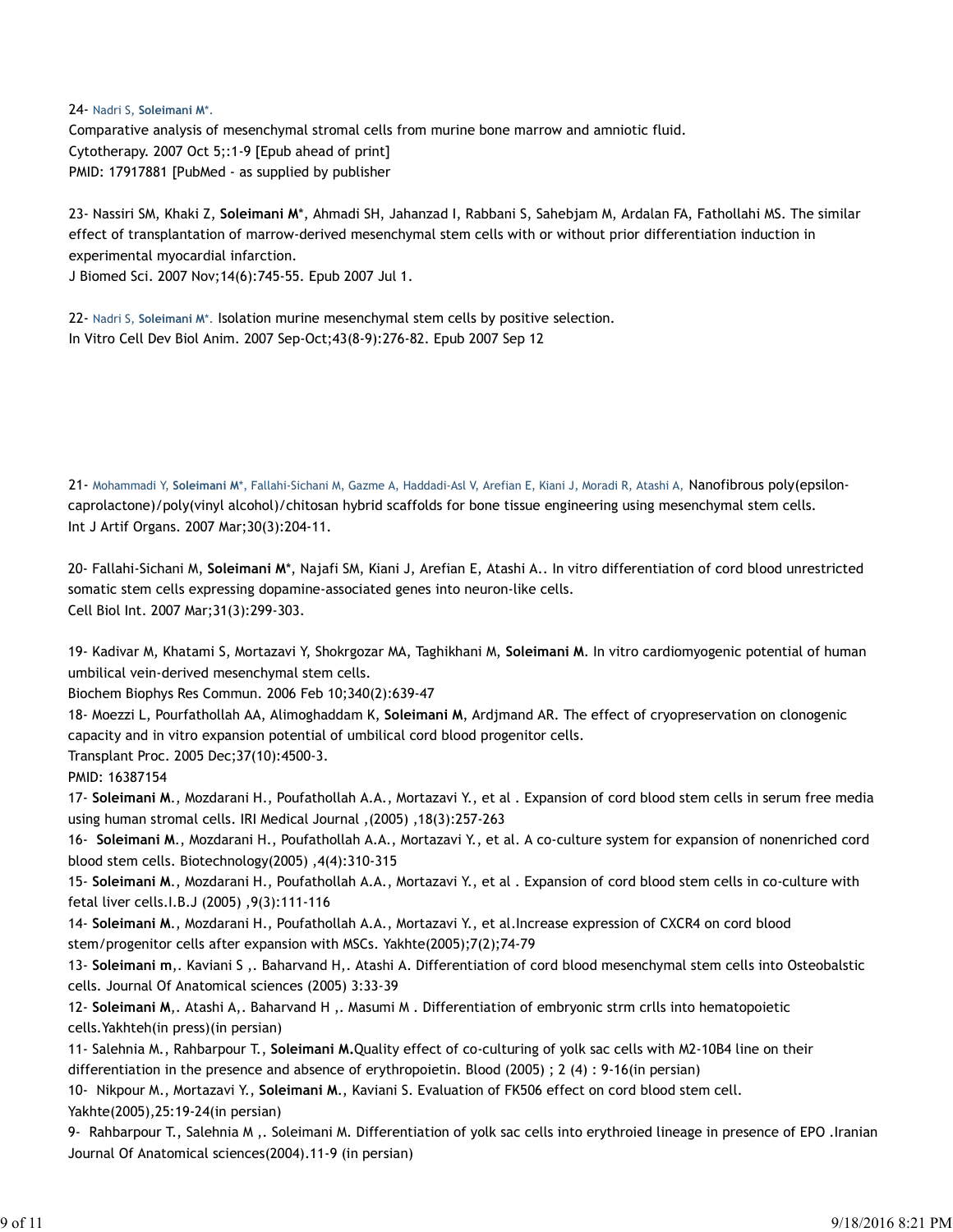8- Movassagh pour A.A , salehnia M., pourfathollah A.A, **Soleimani M**. CFU-GM like colonies drived from embryonic stem cells<br>cultured on bone marrow stromal cells.(2004).Iranian Biomedical Journal 8(1): 1-5<br>7- Zaker F,. Oo cultured on bone marrow stromal cells.(2004).Iranian Biomedical Journal 8(1): 1-5

line.Jounal of Zanjan Uni of Medical Science(2004)11(45):7-13( in persian)

8- Movassagh pour A.A , salehnia M., pourfathollah A.A, Soleimani M. CFU-GM like colonies drived from embryonic stem cells<br>cultured on bone marrow stromal cells.(2004).Iranian Biomedical Journal 8(1): 1-5<br>7- Zaker F,. Oodi 8- Movassagh pour A.A , salehnia M., pourfathollah A.A, **Soleimani M**. CFU-GM like colonies drived from embryonic stem cells<br>cultured on bone marrow stromal cells.(2004).Iranian Biomedical Journal 8(1): 1-5<br>7- Zaker F,. Oo KE-37 cell line.Physiol.Pharmachol(2004). 7(2):143-148 (in persian) 8- Movassagh pour A.A , salehnia M., pourfathollah A.A, Soleimani M. CFU-GM like colonies drived from embryonic stem cells<br>cultured on bone marrow stromal cells.(2004).Iranian Biomedical Journal 8(1): 1-5<br>7- Zaker F, . Ood 8- Movassagh pour A.A , salehnia M., pourfathollah A.A, Soleimani M. CFU-GM like colonies drived from embryonic stem cells<br>cultured on bone marrow stromal cells. (2004).Iranian Biomedical Journal 8(1): 1-5<br>7- Zaker F,. Ood 8- Movassagh pour A.A , salehnia M., pourfathollah A.A, Soleimani M. CFU-GM like colonies drived from embryonic stem cells<br>cultured on bone marrow stromal cells.(2004).Iranian Biomedical Journal 8(1): 1-5<br>7- Zaker F,. Oodi

stimulating Factor(G-CSF) in E.Coli (2003) IJMS vol26, No.3 , Sept. 37-42

factors on human long term bone marrow cell culture.Yakhteh(2004).22:97-102 ( in persian)

and DMSO .(2003) Modarres Journal of medical sciences 5(1):47-53 ( in persian)

2- Soleimani M., Rabiei M., Pourfathollah A.A. , Shahjahani M. Evaluation of effects of IL-2 & IL-5 and IFN-gamma on hematopoiesis in LTBMC (2003). Journal of Isfahan faculty of medicine 20(67):8-14 (in persian)

1- Soleimani M., pourfathollah A.A ., Moazzeni S.M., Kaviani S. Comparing of dye exclusion and tetrazolium assay in evaluating cytotoxic drugs effects on neoplastic cells(1999).HAKIM research journal 1(3):181-189( in persian)

## Abstracts Published in Procceding of National and International Meeting:

Soleimani, Masoud<sup>1</sup>, Piryaee, Abbas<sup>2</sup>, Shahjahani, Mohammad<sup>1</sup>, Kaviani, Saeid<sup>1</sup>, Atashi, Amir<sup>1</sup>, Hosseini, Ahmad<sup>2</sup>, Heidari, asan<sup>2.</sup>ULTRASTRUCTURAL STUDY OF DIFFERENTIATION PROCESS OF BONE MARROW MESENCHYMAL STEM CELLS INTO CARDIOMYOCYTES IN VITRO ISSCR 2006. 4th Annual Meeting of the International Society for Stem Cell Research. Toronto, Ontario, Canada. June 26 - July 1, 2006

Soleimani, Masoud<sup>1</sup>, Gheisari, Yousof<sup>2..</sup>ISOLATION OF MESENCHYMAL STEM CELLS FROM ADULT RAT KIDNEY AND DIFERENTIATION TO NEURAL CELLS ISSCR 2006. 4th Annual Meeting of the International Society for Stem Cell Research. Toronto, Ontario, Canada. June 26 - July 1, 2006

Baharvand, Hossein<sup>1</sup>, Ahmadi, H<sup>2</sup>, Kazemi, Ashtiani S.<sup>1</sup>, Soleimani, M<sup>1</sup>, Sadaghian, H<sup>3</sup>, Madjd, Ardekani J.<sup>3</sup>, Marzban, M<sup>3</sup>, Zare, N<sup>1</sup>, KouhKan, A<sup>1</sup>, Madani-Civi, M<sup>3</sup>, Namiri, *M<sup>1</sup>FIRST EXPERIENCE OF LOCAL IMPLANTATION OF AUTOLOGUS CD 133+ BONE* MARROW STEM CELL FOR MYOCARDIAL REGENERATION IN IRAN ISSCR 2006. 4th Annual Meeting of the International Society for Stem Cell Research. Toronto, Ontario, Canada. June 26 - July 1, 2006

Soleimani M.,Movassaghpour A.A., et al . The immunomodulatory effect of human mesenchymal stem cell on cord blood T cells. "XXXth world congress of ISH, Istanbul-Turkiye 28Sep-2oct ,2005"

Soleimani M., Mozdarani H., poufathollah A.A., Mortazavi Y., et al . Co-culture expansion of non enriched cord blood stem cells on MSCs induces marked in increase of CXCR4 expression. "XXXth world congress of ISH, Istanbul-Turkiye, 28Sep-2oct ,2005" Atashi A., Hajifatali A., Kaviani S., Soleimani M. Reactivation of fetal hemoglobin in pripheral blood CD133+ cells . "XXXth world congress of ISH 28Sep-2oct ,2005"

Massumi M., Soleimani M., Baharvand H., Atashi A.Does mouse spleen niche affect on the expression of human glubins genes. "XXXth world congress of ISH, Istanbul-Turkiye, 28Sep-2oct ,2005"

Atashi A., Soleimani M., Baharvand H. A novel method for differentiation of embryonic stem cells into hematpoietic cells . "XXXth world congress of ISH,Istanbul-Turkiye, 28Sep-2oct ,2005"

Atashi A., Soleimani M. The study of multipotency of UCB after two time freezing and thawing. "XXXth world congress of ISH, Istanbul-Turkiye, 28Sep-2oct ,2005"

Khpddami V., Foroozandeh M., Rahbari zadeh F., Rasaee MG. Kiani G. Soleimani M. Construction of a new neomycin resistant scilencer plasmid vector based on RNA poly III promoter H1 ." 8th Iranian congress of biochemistry , Tehran-Iran,11 – 15 Sep . 2005"

Soleimani M., Mozdarani H., Poufathollah A.A., Mortazavi Y., et al. Expansion of nonenriched human cord blood stem cell using fetal liver cells." 8th Annual congress of the European Hematology Association ,Lyon ,France 12-15 June 2003" Yaftian H., Salehnia M., Pourfathollah A.A., Soleimani M. Differentiation of emberionic carcinoma cells(P19) to myeloid and erythroid lineage ." 8th Annual congress of the European Hematology Association ,Lyon ,France 12-15 June 2003" Soleimani M., Mozdarani H., Poufathollah A.A., Mortazavi Y., et al . expansion of cord blood CD34+ cells by human endothelial cells." ISBT .5-9 Jul 2003 , Istanbul -Turkiye"